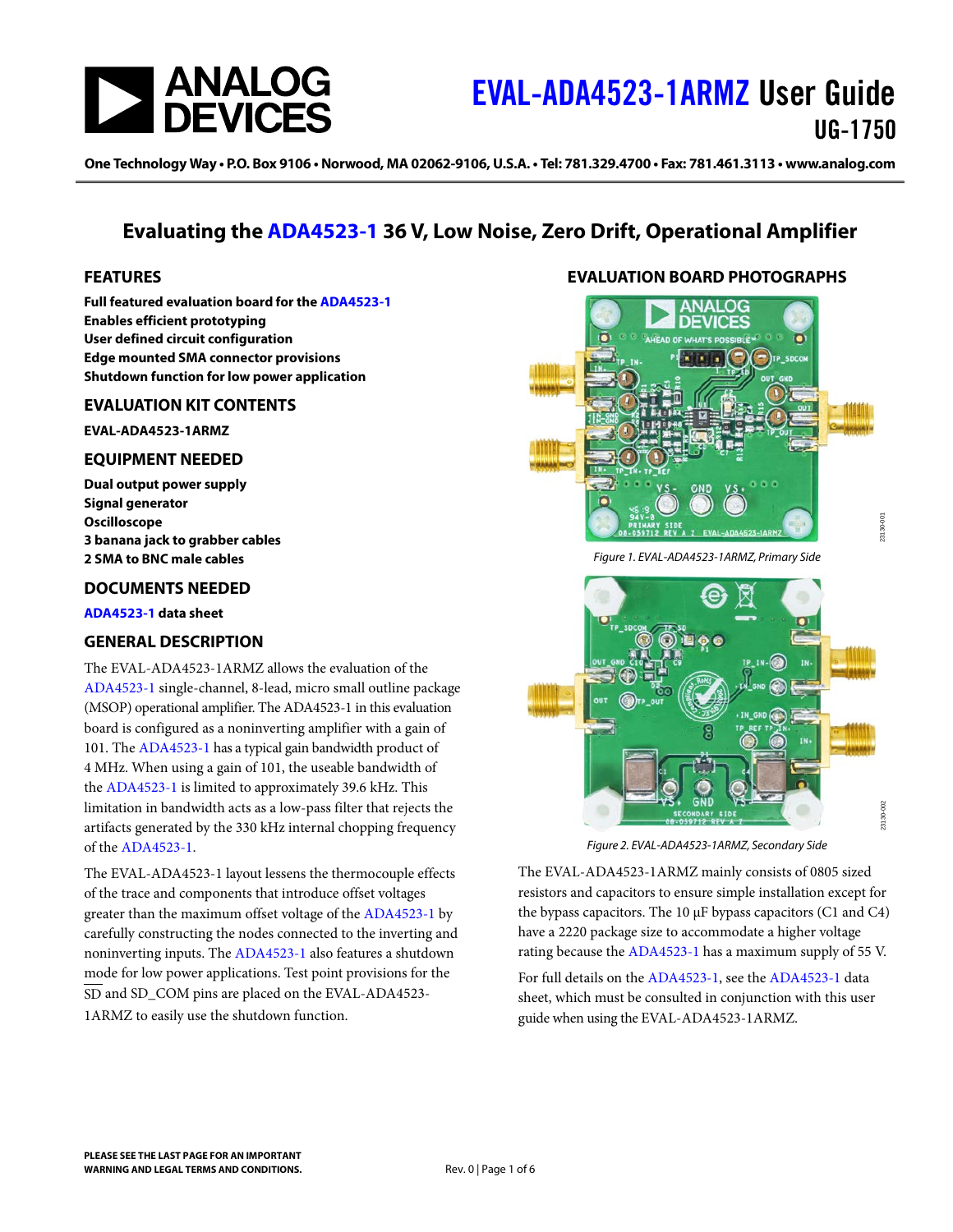# UG-1750 **[EVAL-ADA4523-1ARMZ](https://www.analog.com/EVAL-ADA4523-1?doc=EVAL-ADA4523-1ARMZ-UG-1750.pdf)** User Guide

# TABLE OF CONTENTS

| Using the Initial Noninverting Configuration of the EVAL- |  |
|-----------------------------------------------------------|--|
|                                                           |  |
|                                                           |  |
|                                                           |  |

### <span id="page-1-0"></span>**REVISION HISTORY**

**2/2020—Revision 0: Initial Version**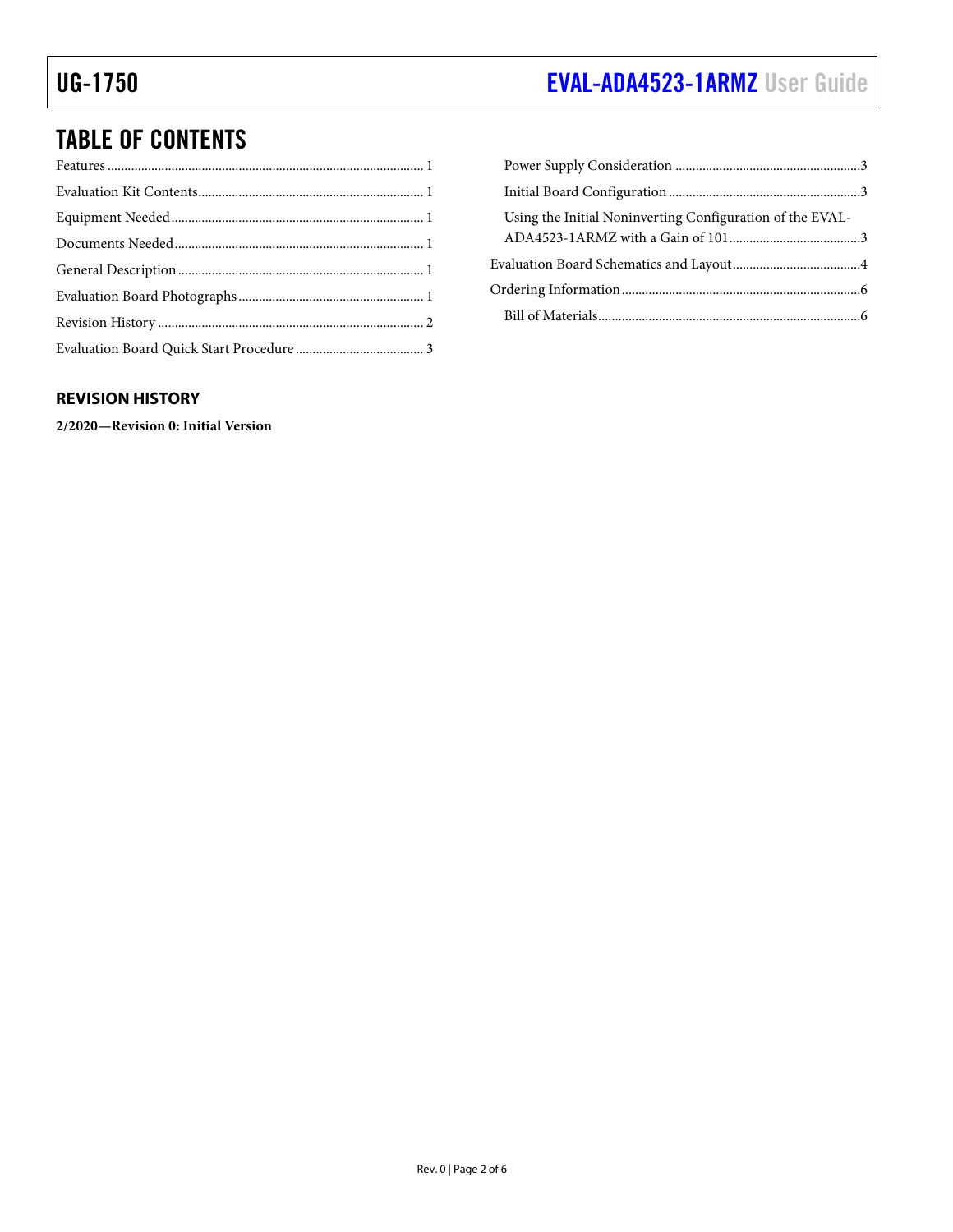# <span id="page-2-0"></span>EVALUATION BOARD QUICK START PROCEDURE

The following sections outline the basic prepopulated configuration of the EVAL-ADA4523-1ARMZ required to test the basic functionality of th[e ADA4523-1.](https://www.analog.com/ADA4523-1?doc=EVAL-ADA4523-1ARMZ-UG-1750.pdf) 

### <span id="page-2-1"></span>**POWER SUPPLY CONSIDERATION**

Use the turret pins, VS+, VS−, and GND, to power up the EVAL-ADA4523-1ARMZ. Always connect the proper polarity to the power supply of the EVAL-ADA4523-1ARMZ. To protect the EVAL-ADA4523-1ARMZ from power supply reversal, a Zener diode was installed. Proper supply levels must be strictly followed with a range from  $+4.5$  V to  $+36$  V for single-supply operation and with a range from  $\pm$ 2.25 V to  $\pm$ 18 V for dualsupply operation. The EVAL-ADA4523-1ARMZ also comes with preinstalled 10 µF and 0.1 µF decoupling capacitors.

### <span id="page-2-2"></span>**INITIAL BOARD CONFIGURATION**

Take the following steps to test the basic functionality of the preinstalled EVAL-ADA4523-1ARMZ circuit, which is a noninverting amplifier with a gain of 101:

- Before connecting anything to the EVAL-ADA4523-1ARMZ, ensure that the power supply and signal generator are powered down.
- 2. Use three banana jack to grabber cables to connect the turret pins, VS−, GND, and VS+, to negative ground and the positive supply, respectively.
- 3. Use a Subminiature Version A (SMA) to bayonet nut connector (BNC) male cable to connect the output of the signal generator to the SMA on the EVAL-ADA4523- 1ARMZ, IN+.
- 4. Use another SMA to BNC male cable to connect the SMA connector output of the EVAL-ADA4523-1ARMZ, OUT, to the oscilloscope.

### <span id="page-2-3"></span>**USING THE INITIAL NONINVERTING CONFIGURATION OF THE EVAL-ADA4523-1ARMZ WITH A GAIN OF 101**

When the initial board configuration steps are completed, verify the expected output of the ADA4523-1ARMZ when configured as a noninverting amplifier with a gain of 101 as follows:

- 1. Set the power levels to +15 V for the positive supply rail and −15 V for the negative supply rail.
- 2. Select a sinewave output for the signal generator. The frequency must be 1 kHz with a magnitude of 40 mV p-p. The offset voltage must be 0 V. Use a high-Z configuration for the output of the signal generator.
- 3. Set the input or the termination of the oscilloscope to 1 MΩ.
- 4. Measure or observe the frequency and the peak-to-peak voltage on the oscilloscope.
- 5. After setting up the connections detailed in th[e Initial](#page-2-2)  [Board Configuration](#page-2-2) section and applying the different settings for the equipment detailed in Step 1 through Step 4, turn the power supply of the EVAL-ADA4523- 1ARMZ on. Ensure that the current consumption is between 1 mA to 3 mA, and that this consumption does not exceed 5 mA.
- 6. Verify the voltage and current levels of the [ADA4523-1.](https://www.analog.com/ADA4523-1?doc=EVAL-ADA4523-1ARMZ-UG-1750.pdf)
- 7. Turn on the signal generator and ensure that the signal generator displays the correct output from Step 2.
- 8. The oscilloscope then displays the output waveform. Because the EVAL-ADA4523-1ARMZ is configured as a noninverting amplifier with a gain of 101, the output must be a sinewave with a frequency of 1 kHz and a peak-topeak voltage of approximately 4.04 V.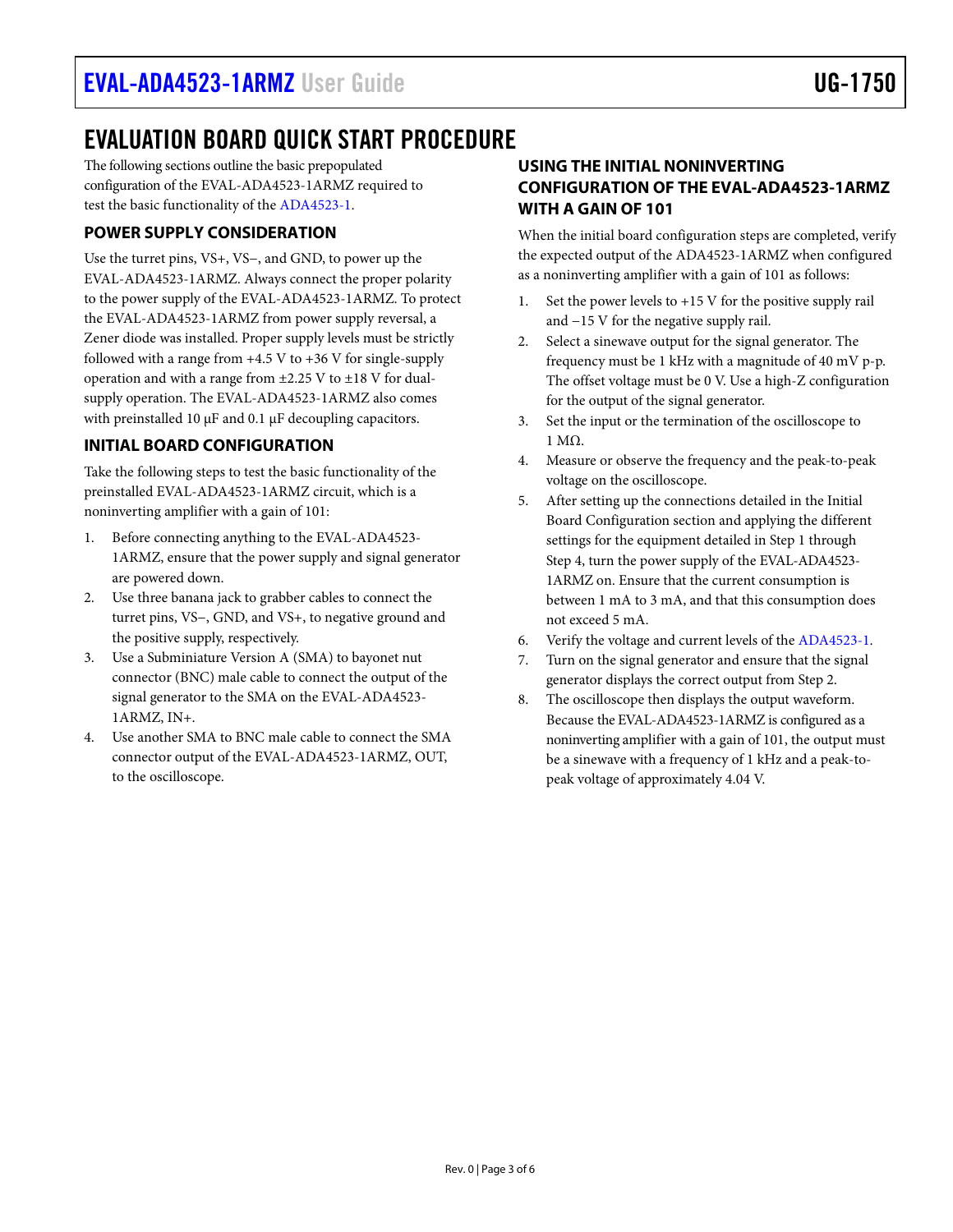23130-005

# <span id="page-3-0"></span>EVALUATION BOARD SCHEMATICS AND LAYOUT



*Figure 5. EVAL-ADA4523-2ARMZ Schematic of the Initial Board Configuration (NC Means No Connect)*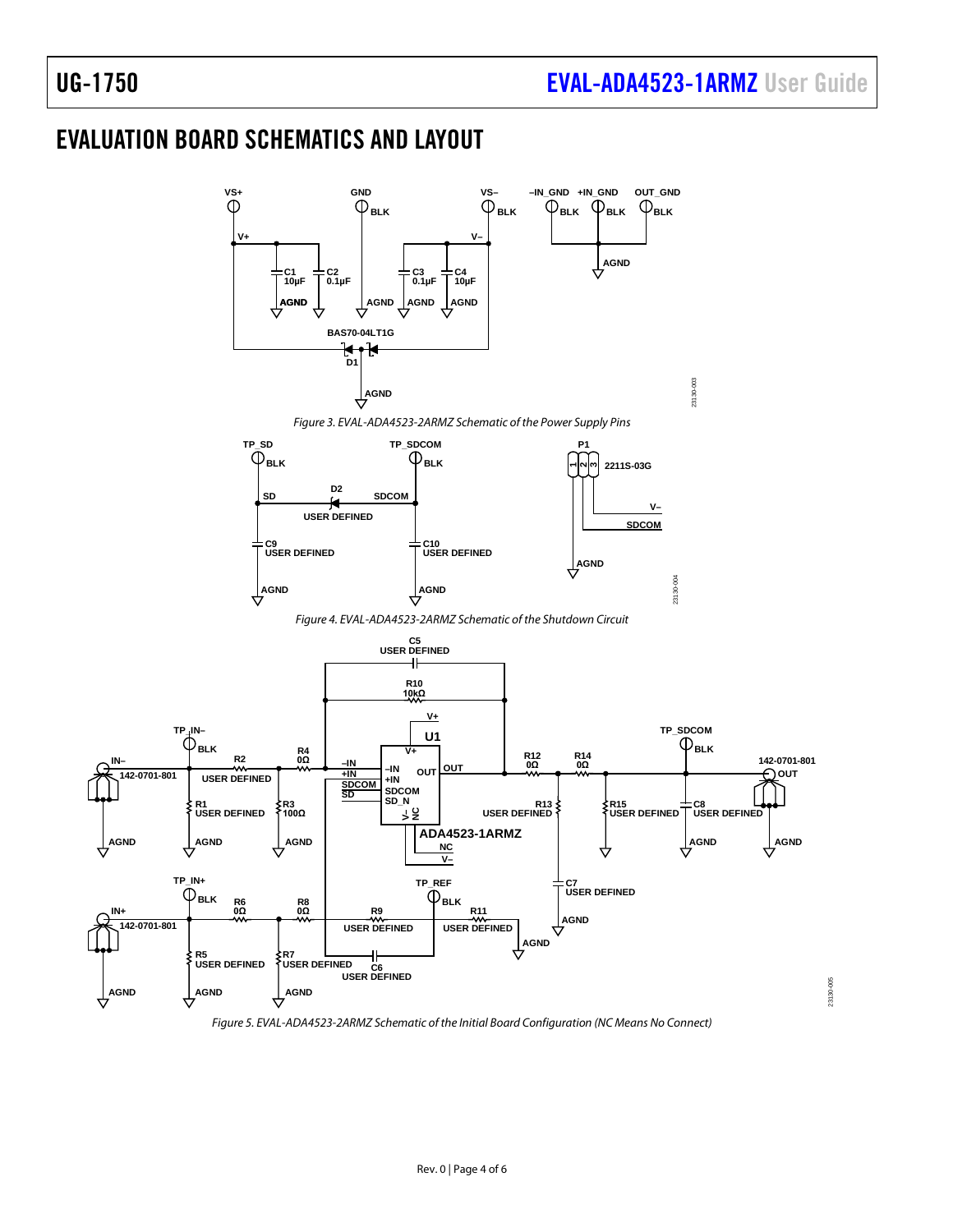# [EVAL-ADA4523-1ARMZ](https://www.analog.com/EVAL-ADA4523-1?doc=EVAL-ADA4523-1ARMZ-UG-1750.pdf) User Guide Valley Controller Controller UG-1750



*Figure 6. EVAL-ADA4523-2ARMZ Layout, Primary Side*



*Figure 7. EVAL-ADA4523-2ARMZ Schematic Layout, Secondary Side*